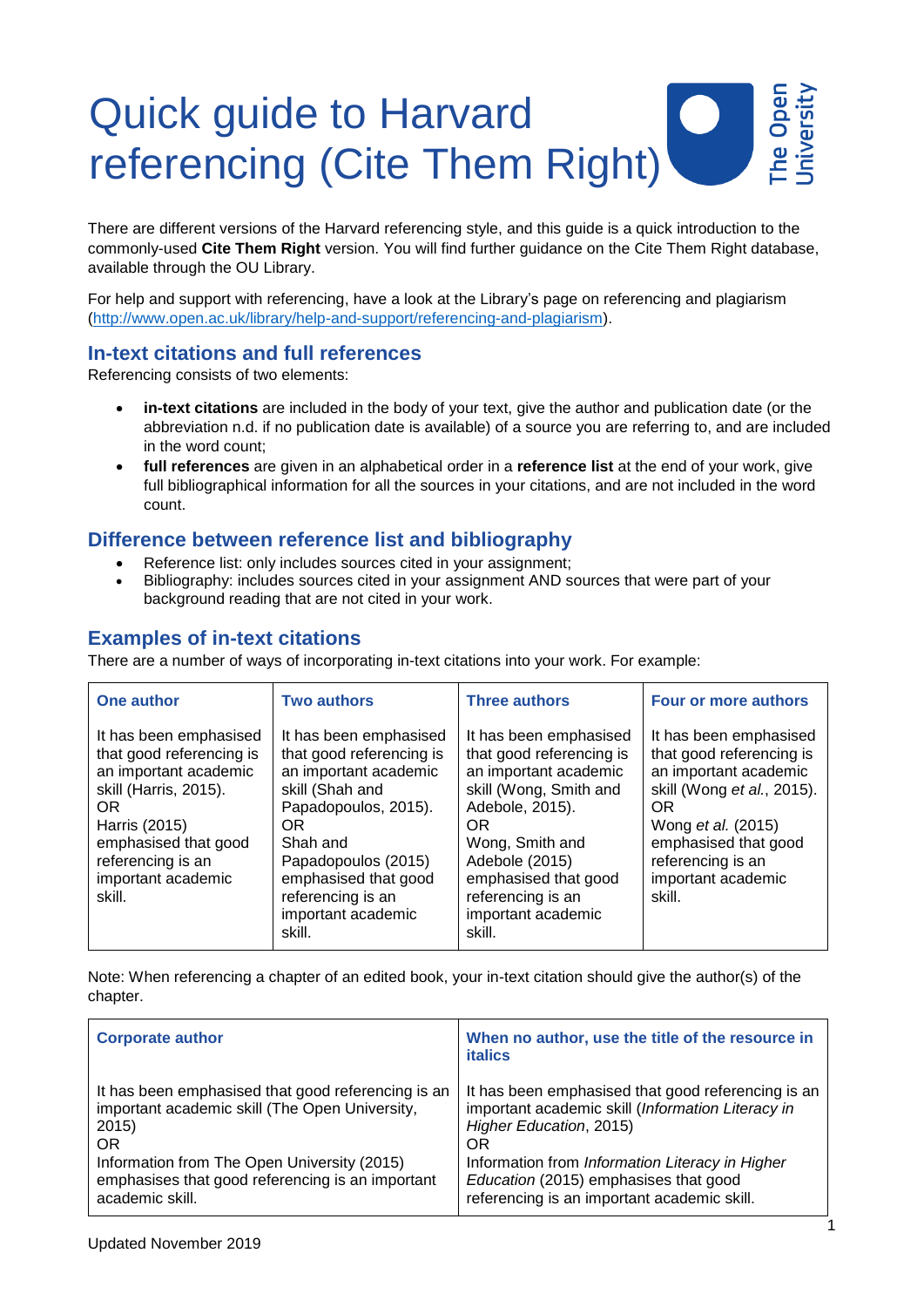#### **Secondary referencing**

Fernandez (2015, quoted in Nabokov, 2017) states that… Use 'quoted in' if directly quoting, and 'cited in' if summarising from a source. The full reference will give only the source you read (in this case: Nabokov, 2017).

#### **Page numbers:**

Harris (2015, p. 5) argues that… Wong *et al.* (2015, pp. 35-49)… Use page numbers for direct quotations or when you use ideas from specific pages.

# **Examples of full references**

# **Module websites**

#### **Online module materials**

Surname, Initial. (Year of publication) 'Title of item'. *Module code: Module title*. Available at: URL of VLE (Accessed: date).

OR, if there is no named author:

The Open University. (Year of publication) 'Title of item'. *Module code: Module title*. Available at: URL of VLE (Accessed: date).

Examples:

Peake, S. and Hearne, R. (2019) 'Session 3 Exposure'. *TG089 Digital photography: Creating and sharing better images*. Available at:<https://learn2.open.ac.uk/mod/oucontent/view.php?id=1425928> (Accessed: 19/03/2019).

The Open University. (2017) '3.1 The purposes of childhood and youth research'. *EK313: Issues in research with children and young people*. Available at: https://learn2.open.ac.uk/mod/oucontent/view.php?id=1019389&section=1.3 (Accessed: 07/03/2018).

Note: For journal articles in the module website where you have all the required information to track down the article, simply cite and reference the journal article.

#### **Forum messages**

Surname, Initial. (Year of publication) 'Title of message', *Title of discussion board*, in *Module code: Module title*. Available at: URL of VLE (Accessed: date).

#### Example:

Thomas, D. (2016) 'Submitting your TMA', *Tutor Group discussion*, in *A215: Creative writing*. Available at:<https://learn2.open.ac.uk/mod/forumng/discuss.php?d=2239139> (Accessed: 22/03/2017)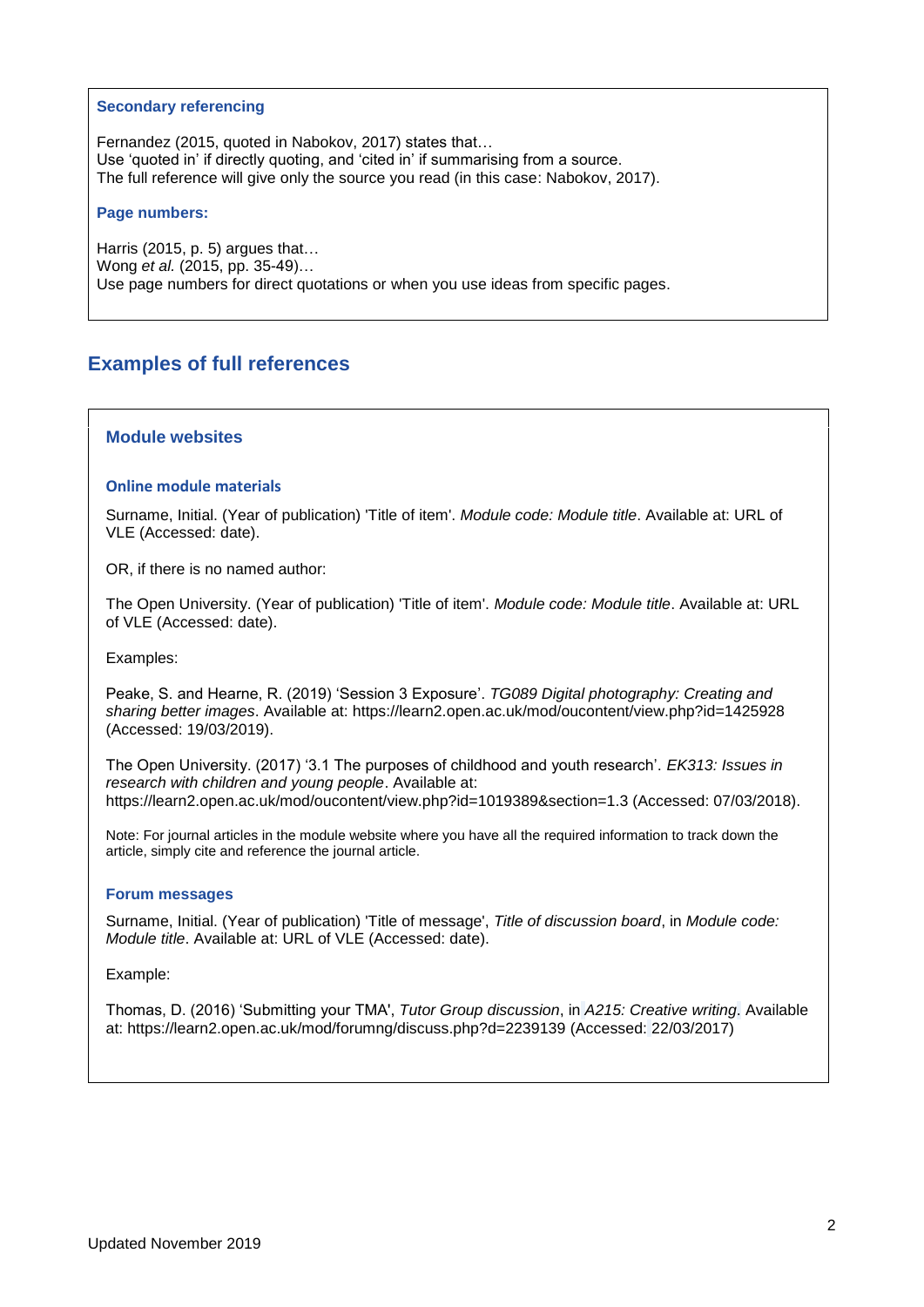# **Books**

Note: When an ebook looks like a printed book, with publication details and pagination, reference as a printed book.

Surname, Initial. (Year of publication) *Title*. Edition if later than first. Place of publication: publisher. Series and volume number if relevant.

Example with one author: Bell, J. (2014) *Doing your research project*. Maidenhead: Open University Press.

Example with two or three authors:

Goddard, J. and Barrett, S. (2015) *The health needs of young people leaving care*. Norwich: University of East Anglia, School of Social Work and Psychosocial Studies.

Example with four or more authors: Young, H.D. *et al.* (2015) *Sears and Zemansky's university physics*. San Francisco, Calif.: Addison-Wesley.

OR

Young, H.D., Freedman, R.A., Sandin, T.R., and Ford, A.L. (2015) *Sears and Zemansky's university physics*. San Francisco, Calif.: Addison-Wesley.

# **Chapter in edited book**

Surname of chapter author, Initial. (Year of publication) 'Title of chapter or section', in Surname of book editor, Initial. (ed.) *Title of book*. Place of publication: publisher, Page reference.

Example:

Franklin, A.W. (2012) 'Management of the problem', in Smith, S.M. (ed.) *The maltreatment of children*. Lancaster: MTP, pp. 83–95.

## **Journal articles**

Note: Reference online articles the same way as print articles

Surname, Initial. (Year of publication) 'Title of article', *Title of Journal*, Issue information, Page reference. doi: doi number if available.

Examples:

Shirazi, T. (2010) 'Successful teaching placements in secondary schools: achieving QTS practical handbooks', *European Journal of Teacher Education*, 33(3), pp. 323–326.

OR

Shirazi, T. (2010) 'Successful teaching placements in secondary schools: achieving QTS practical handbooks', *European Journal of Teacher Education*, 33(3), pp. 323–326. doi: 10.1080/02619761003602246.

## **Newspaper articles**

Surname, Initial. (Year of publication) 'Title of article', *Title of Newspaper*, Day and month, Page reference.

OR

Surname, Initial. (Year of publication) 'Title of article', *Title of Newspaper*, Day and month, Page reference if available. Available at: URL (Accessed: date).